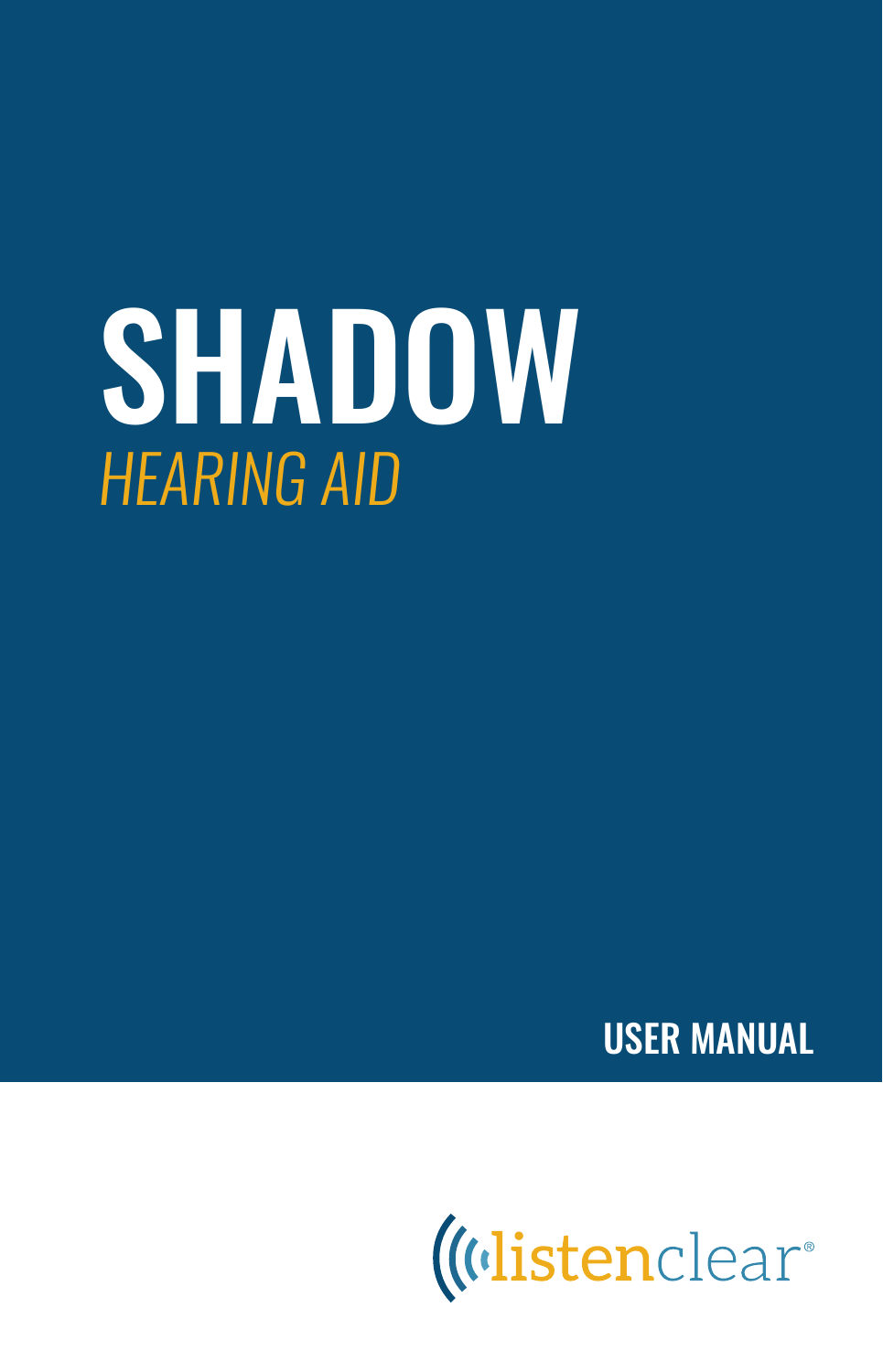# CONGRATULATIONS!

*You've just taken your first step toward the center of the conversation.*

With a little adjustment, proper care, light maintenance and dedicated wear, you'll be back at the heart of the moments that matter most for many years to come. We're here to help you make this transition as comfortable and effective as possible, so please take the time to read this guide carefully. Contact ListenClear with any concerns & you'll be on your way in no time.

# **CONTENTS**

| <b>MEET YOUR NEW HEARING SYSTEM</b>                               |  |
|-------------------------------------------------------------------|--|
| Getting to Know Your Device ———————————————————— 3                |  |
| Getting Comfortable with Your New Device ———————————————————— 3-4 |  |
| <b>GETTING STARTED</b>                                            |  |
|                                                                   |  |
| <b>BATTERIES 101</b>                                              |  |
|                                                                   |  |
| Low Power Indicator $\overline{\phantom{a}}$ 6                    |  |
|                                                                   |  |
| <b>DAY-TO-DAY OPERATIONS</b>                                      |  |
| Turning Your Device On/Off 6                                      |  |
|                                                                   |  |
| Using the Telephone — $\overline{7}$                              |  |
| <b>DEVICE MAINTENANCE &amp; TLC</b>                               |  |
| The Ear Tips $\qquad \qquad \overbrace{\qquad \qquad }$           |  |
| Even Your Hearing Device Needs Rest - 8-9                         |  |
| <b>TROUBLESHOOTING</b>                                            |  |
| Problem-Solving Tips and Tricks - 9-10                            |  |
| THE FINE PRINT                                                    |  |
| Hearing-Related Safety Applications-<br>11                        |  |
| <b>Important Notice for Prospective</b>                           |  |
| Hearing Aid Users - The Manual Community of the 11-12             |  |
| Dispenser Information-<br>2-13                                    |  |
| Children with Hearing Loss - 23                                   |  |
|                                                                   |  |
|                                                                   |  |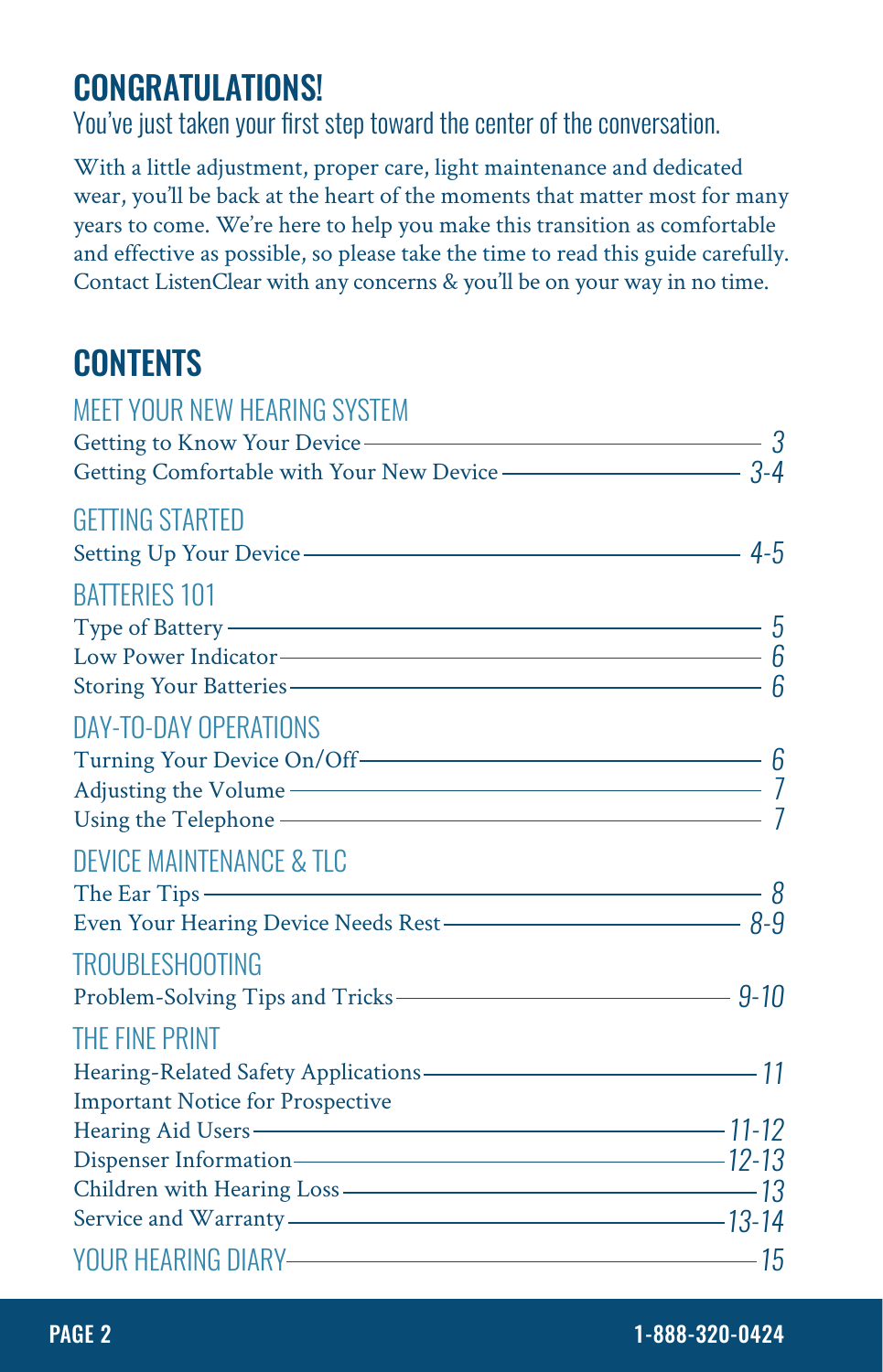# MEET YOUR NEW HEARING SYSTEM

*GETTING TO KNOW YOUR DEVICE*



#### *GETTING COMFORTABLE WITH YOUR NEW DEVICE*

Just like any other big change in your life, you can expect a short period of getting comfortable with your new hearing aid. You'll suddenly hear things that maybe you haven't in years: a dripping faucet, that old grandfather clock, footsteps, traffic noises and even the sound of your own voice! This can all be a lot to take in if you jump in feet first, so we've put together a few helpful tips and tricks to ease your transition.

*1. Be Patient -* By far the most important; understand how much you can handle and remember that the biggest journeys start with a single step.

*2. Start Slow -* Don't overdo it. Your first impulse may be to plug in your new hearing aid and head out into the crowd. But be cautious, you can surprise your hearing and risk becoming frustrated with the sounds you are adding back to your listening world. Start off wearing your hearing aid for no more than an hour at a time and do this throughout the day several times. Also, be sure to avoid noisy places at first.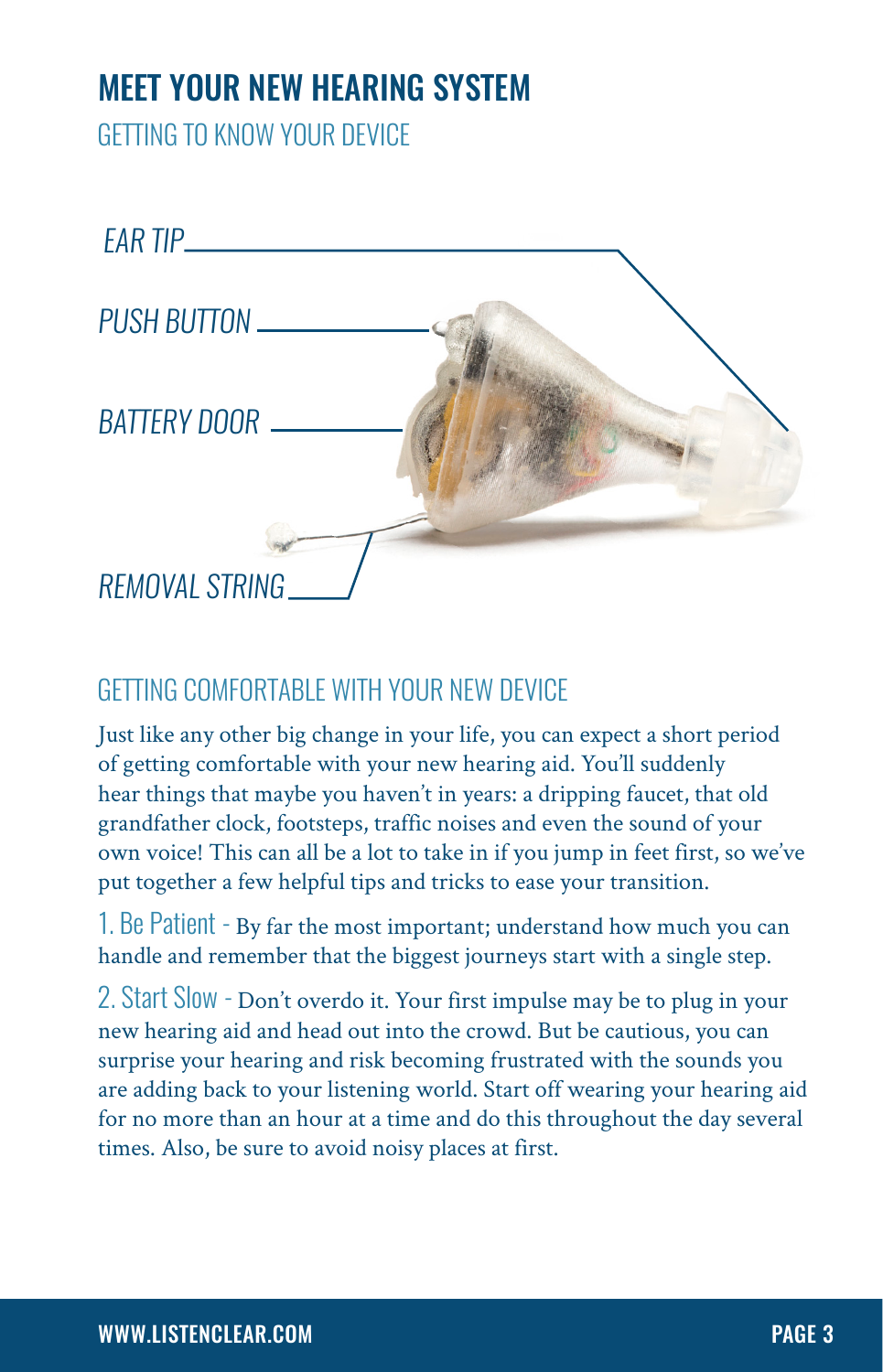*3. Work Your Way Up —* As you find yourself becoming more and more comfortable with your new level of hearing (this can take weeks, go at your own pace) you can extend your wear to longer periods of time and possibly even adjust the volume to find the right level for you. Again, this will take time.

*4. Mix it Up —* Try new places. As we mentioned, start in calm, quiet locations and work into slightly larger crowds, noisy traffic locations and so on. Remember, if you're overwhelmed or feel you're going too fast, you can always remove your hearing aid or adjust the volume level.

*5. Ask For Help —* Let a ListenClear Customer Service Representative help you through these new challenges. Talk about what you're hearing, what you're feeling and have them help guide your speaking voice to an acceptable level that you may not be used to after what may have been years of poor hearing. If anything, you'll at least have someone to share the joy of your newfound hearing gain. Our Customer Service number is 888-320-0424 (Monday – Friday, 8:45am – 7:00pm EST).

# GETTING STARTED

## *SETTING UP YOUR DEVICE*

Now that you know how to ease into your new hearing aid, let's get it set up! It's easy and will only takes a few minutes before you're ready to go. Your ListenClear hearing aid comes pre-assembled and ready to wear. You're ready to install the battery and begin!

#### *1. Install The Battery*

Simply open the battery door using the nail grip on your device and let the door gently swing open. Grab a brand-new #10 size battery, remove the tab and insert the battery positive  $(+)$  side facing the red dot (as shown) and close the compartment door. Voila! You're halfway there!

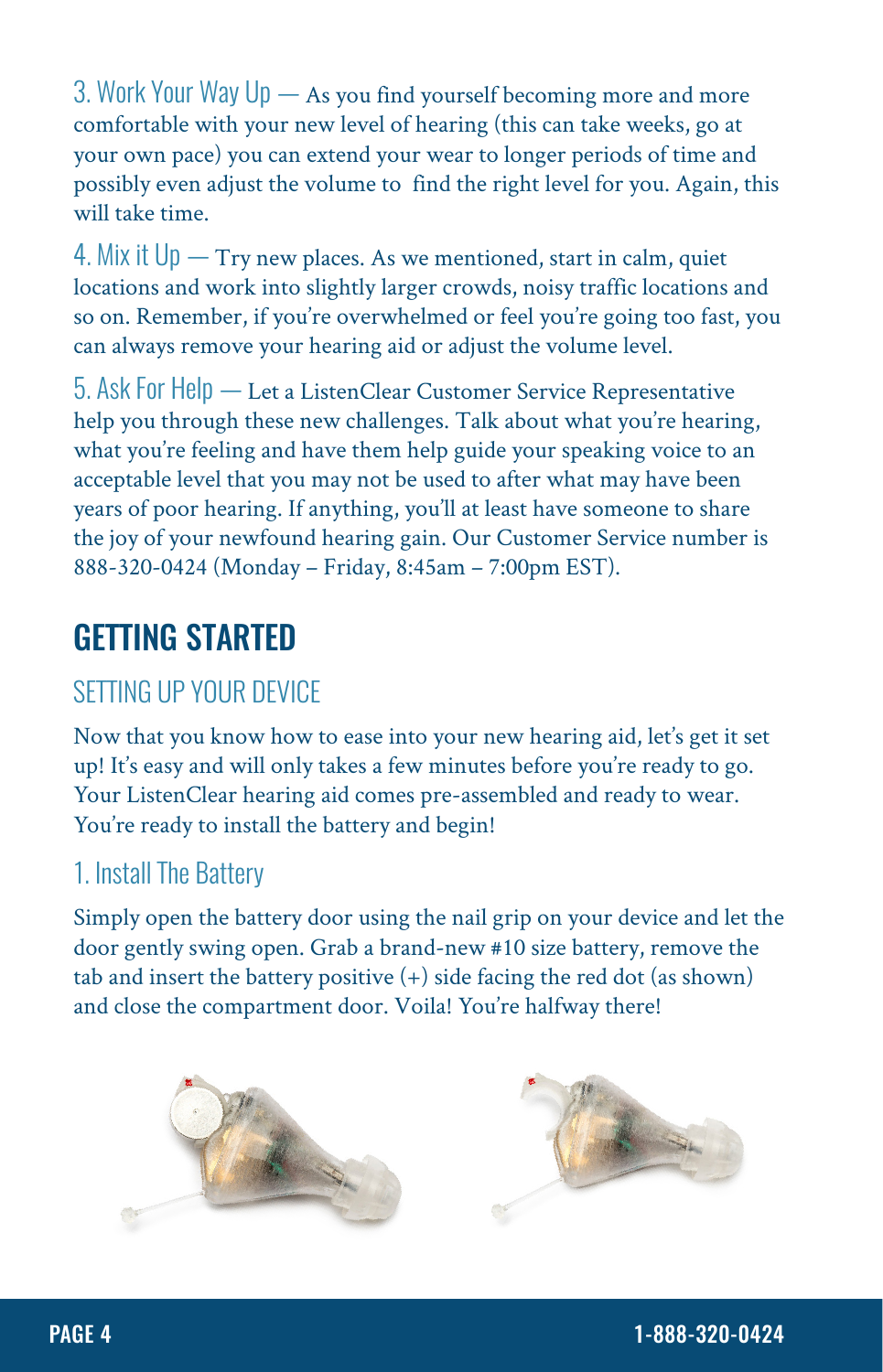*Tip: When your hearing aid is not in use, make sure you open the battery door to avoid draining your battery's power so it lasts longer.* 

## *2. Try It On*

Before inserting the hearing aid, check to make sure that the ear tip is secure and can not be pushed down any further. Now, hold the body of the hearing aid with your thumb and forefinger (see Figure 2) with the removal string facing downward and gently insert the tip into your ear canal (see Figure 3). Gently push the device into your ear canal until it fits securely and comfortably.



# BATTERIES 101

#### *TYPE OF BATTERY*

Your hearing aid operates by using one (1) battery, a #10 size battery which is a very standard, easy-to-find battery. Call ListenClear Customer Service today to get set up on the Batteries for Life Program. 888-320-0424 (Monday – Friday, 8:45am – 7:00pm EST).

*Tip: We recommend zinc-air batteries, now mercury-free.*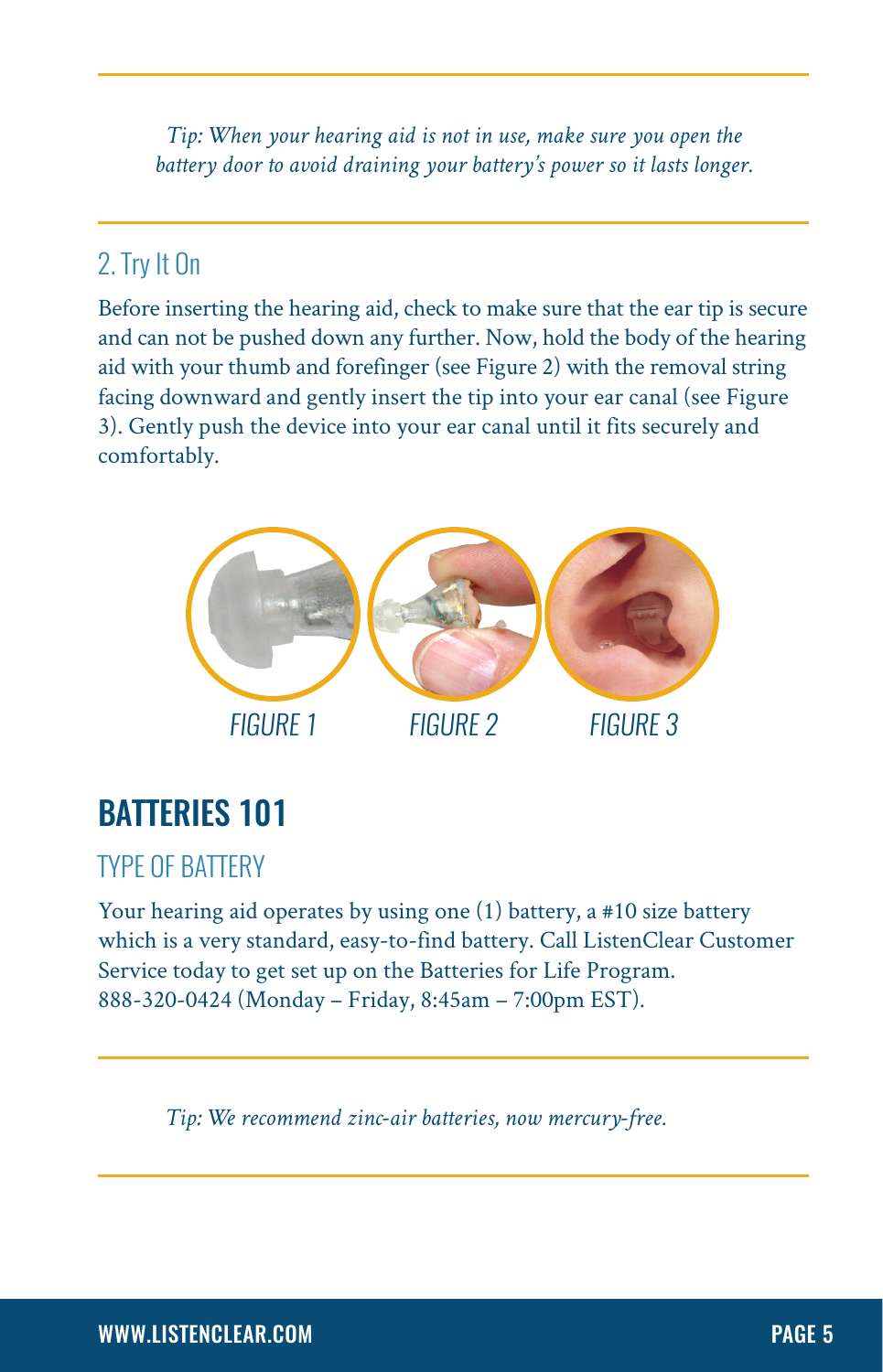#### *LOW BATTERY INDICATOR*

When your hearing aid's battery reaches a low power level, you will hear a series of tones repeated every few minutes until the battery is replaced. We recommend that you be prepared for power loss with backup batteries to avoid situations that leave your hearing at a loss.

#### *STORING YOUR BATTERIES*

When storing spare batteries, make sure you keep them in a dry, moisture-free location. DO NOT place batteries in a refrigerator or dehumidifying device. Also, avoid having batteries touch each other, even with the tab attached. Two batteries touching can cause them to discharge.

#### **CAUTION: BATTERIES CAN BE HARMFUL IF SWALLOWED.**

*Be sure to keep batteries out of reach of small children, animals or persons of diminished mental capacity. In the event a battery is accidentally swallowed, seek prompt medical attention at the nearest emergency center, or call the National Button Battery Hotline at (202) 625-3333.*

# DAY-TO-DAY OPERATIONS

#### *TURNING YOUR DEVICE ON/OFF*

Your hearing aid is automatically powered on whenever the battery door is closed. To turn the device off, simply open the door and leave it open until you are ready to use it again. As we mentioned before, leaving the battery door open when not in use will dramatically lengthen the life of your battery.

#### NOTE:

*Your hearing device is programmed with a brief power-on delay. It's normal to take a few seconds for the device to become active.*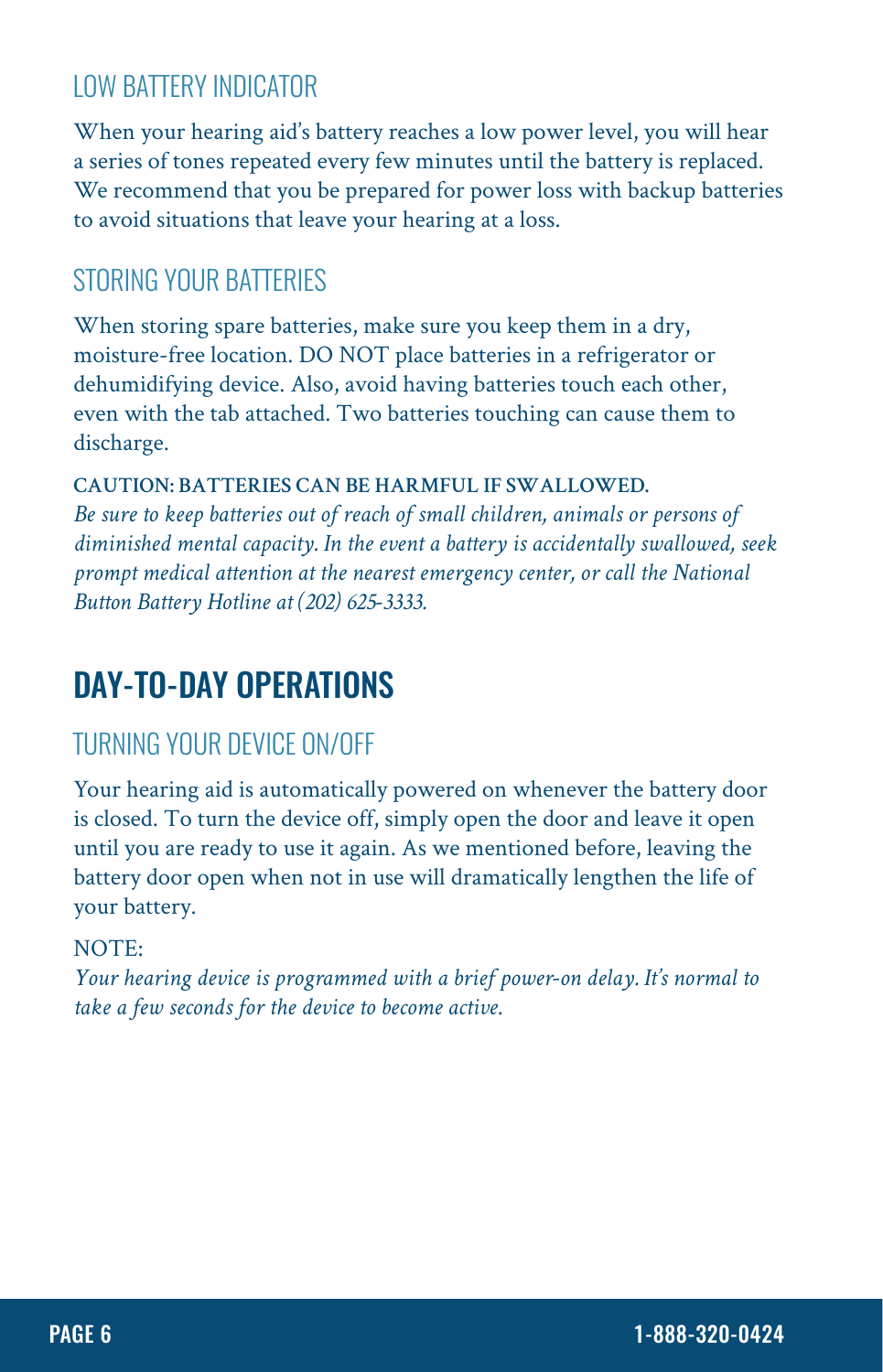#### *ADJUSTING THE VOLUME*

Pressing the push button changes the volume. There are 4 volume settings on your device. Each setting is signaled by a beep. Four beeps indicate the highest volume.



*Tip: Volume setting 1 is your power-on setting.*

#### *USING THE TELEPHONE*

Most often, when answering a telephone with your hearing aid, it's best to hold the phone close to your ear without fully covering it. If you start hearing a whistle or buzz of feedback noise, tilt the receiver slightly at an angle until the feedback ends. As with a number of other changes, you will soon find the best way to handle tasks with your new device in your life and it will all become second nature.

#### NOTE:

*Cell phones differ in their performance with hearing aids. Therefore, please try this device with your cell phone or, if you are purchasing a new phone, be sure to try it with your hearing device prior to purchase. For any additional guidance, contact your cell phone provider and ask for a copy of the booklet entitled "Hearing Aid Compatibility with Digital Wireless Cell Phones."*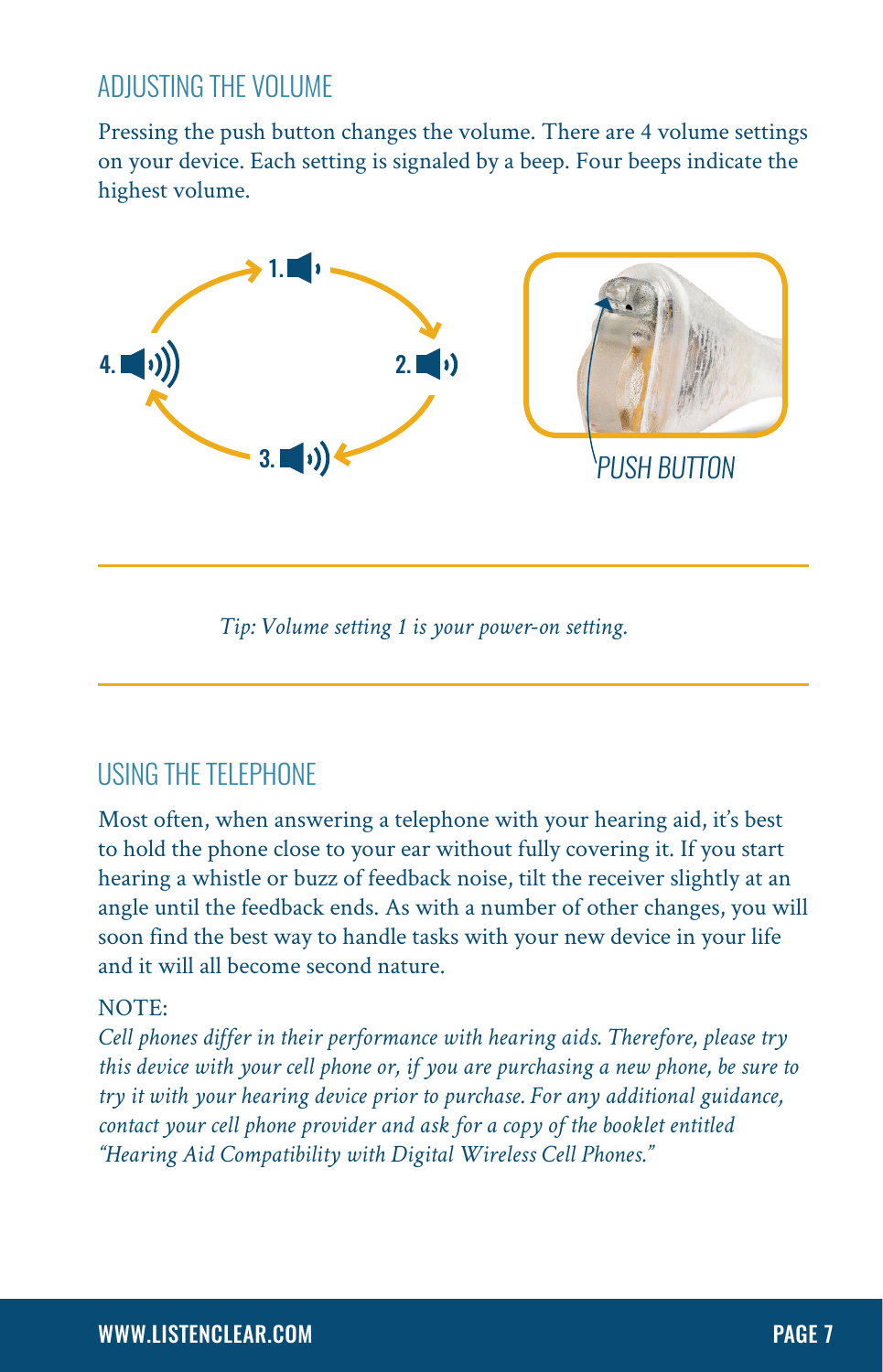# DEVICE MAINTENANCE & TLC

Maintenance of your hearing aid is very important to make sure you get the most benefit for many years to come. We highly recommend you follow these tips to keep your system clean and working properly.

#### *THE EAR TIPS*

Your ear tips have a filter that collects wax in order to prevent damage to the speaker. We highly recommended that you clean and replace these ear tips regularly so that you can continue to enjoy the best possible audio experience. Replacement ear tips are available for purchase through ListenClear and we recommend that you always keep spares just as you do with your spare batteries. Call Customer Service today to order additional tips. 888-320-0424 (Monday – Friday, 8:45am – 7:00pm EST).

*Tip: If a replacement ear tip is not immediately available, your current tip can be cleaned. Simply remove it from the speaker assembly and soak in warm soapy water for about 10 minutes. Then, rinse and allow to fully dry before reconnecting it to the speaker. Tips should be cleaned once a week for optimal sound performance. We recommend contacting ListenClear Customer Service for genuine replacement accessories.* 

*Warning: Do not use alcohol or other solvents to clean your device as these can cause damage.* 

Be sure to inspect your device's ear tips often and make sure they are not swollen or discolored and free of tears, cuts or other damage. If you see any damage to the tips, remove and replace it immediately, as a damaged tip could possibly come off in your ear. If a tip is lost in your ear, do not be alarmed, simply contact your physician for immediate removal.

#### *EVEN YOUR HEARING DEVICE NEEDS REST*

*At night:* Open the battery door, remove the battery and place your device in its protective case. By leaving the battery door and case open, you allow any moisture in the device to evaporate and help keep it in optimal shape.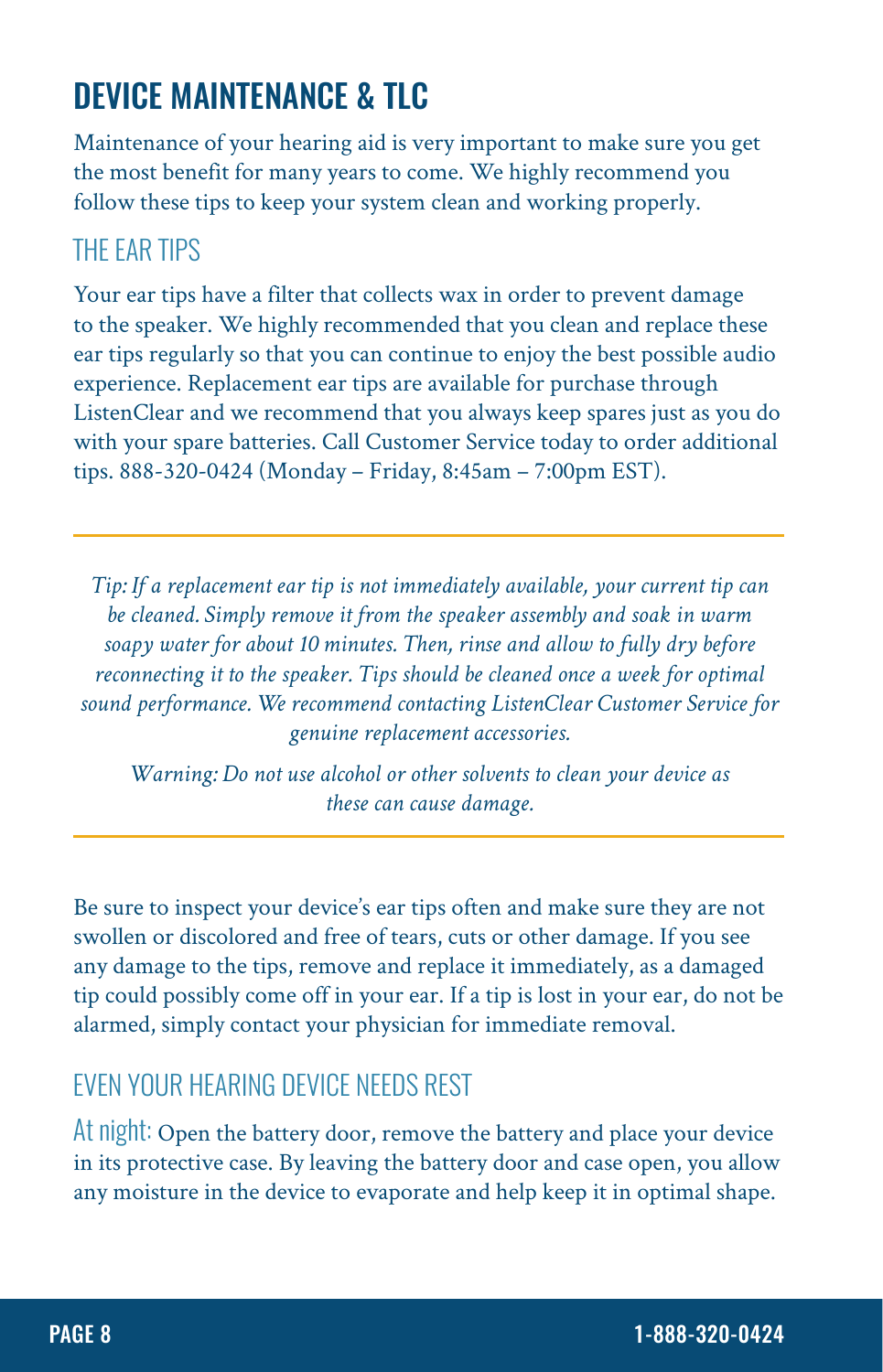*For Long-Term Storage:* Clean your hearing aid, remove the battery and store it in its protective case in a cool, dry area to reduce potential corrosion.

*Tip: For ideal performance, store your hearing aid in a dehumidifier. DO NOT leave batteries in the hearing aid while storing in a dehumidifier as the batteries could leak and damage your device.* 

WARNING:

*Water, shock, excessive heat and dropping your device can cause damage and void the warranty.*

## TROUBLESHOOTING

Device not working properly? Take a look at the guide on the next page for possible solutions. If you've tried troubleshooting with our DIY Problem-Solving Guide and the problem hasn't been fixed, do not attempt to take your hearing aid apart or do anything more, as you may terminate your warranty. Simply contact ListenClear customer service for assistance and we'll get you back up and running as fast as we can. 888-320-0424 (Monday – Friday, 8:45am – 7:00pm EST).

#### *PROBLEM SOLVING TIPS AND TRICKS*

Most of the time, sound clarity issues can be solved by replacing your battery and/or replacing/cleaning your device's ear tip. If the problem still isn't fixed, see our DIY Problem-Solving Guide on the next page.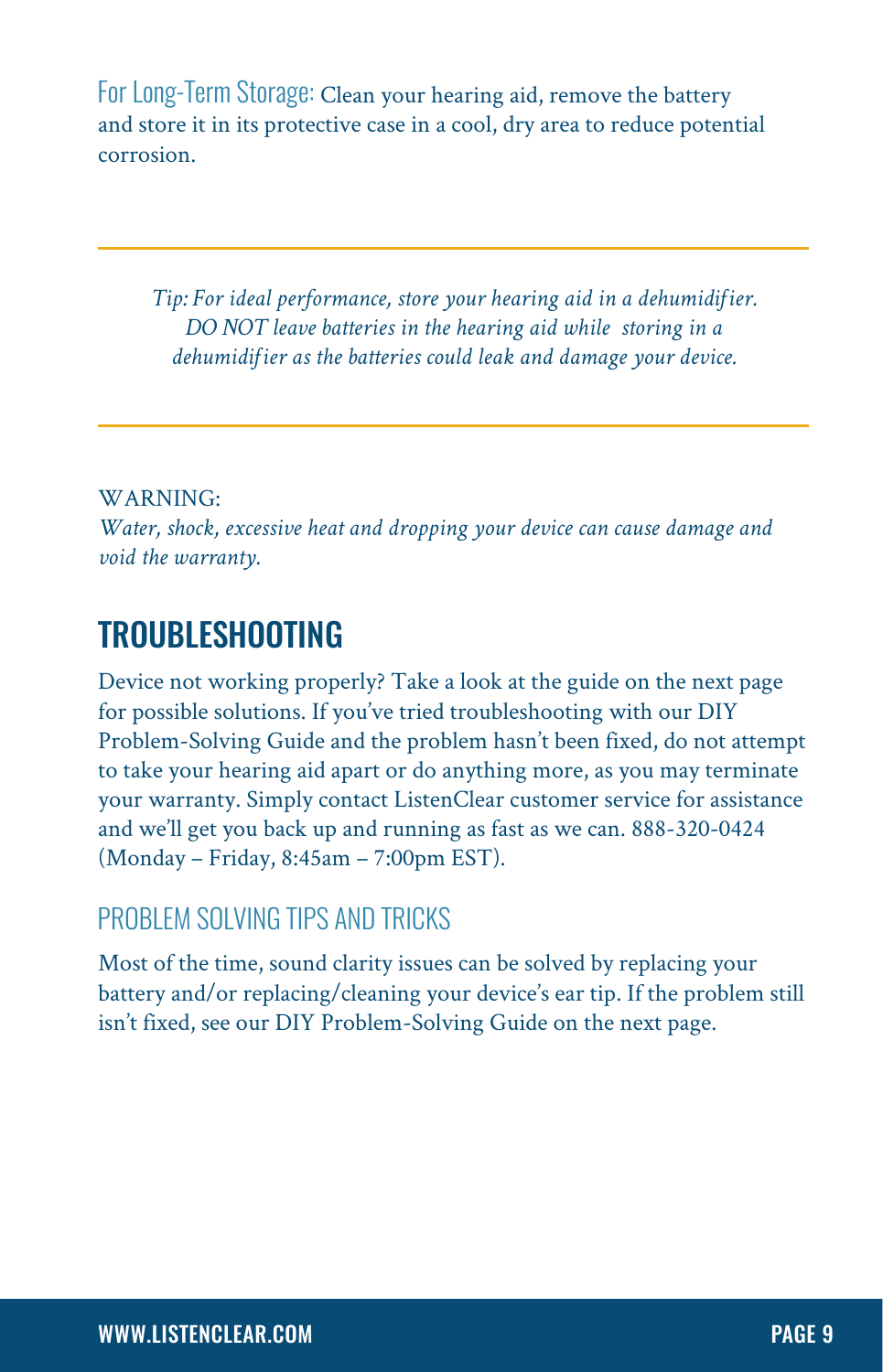#### *DIY PROBLEM SOLVING GUIDE*

#### NO SOUND OR NOT LOUD ENOUGH

| CAUSE                  | <b>POSSIBLE REMEDY</b>                                                                 |
|------------------------|----------------------------------------------------------------------------------------|
| Not turned on          | Turn the hearing aid on by<br>closing the battery door                                 |
| Low/dead battery       | Replace battery                                                                        |
| Programming adjustment | <b>Call Customer Service</b><br>888-320-0424<br>(Monday - Friday, 8:45am - 7:00pm EST) |
| Ear Wax                | Replace or clean the ear tip                                                           |
| Moisture               | Open battery door and<br>allow to dry                                                  |

### THREE DOUBLE BEEPS

| ICALISE I   | POSSIBLE REMEDY. |
|-------------|------------------|
| Low battery | Replace battery  |

#### WHISTLING OR FEEDBACK

| CAUSE                              | <b>POSSIBLE REMEDY</b>           |
|------------------------------------|----------------------------------|
| Device is not<br>inserted properly | Remove and re-insert             |
| Hair or clothing near ear          | Remove hair or clothing near ear |
| Ear wax                            | Replace or clean the ear tip     |

#### POOR FIT

| CALISE.                               | <b>POSSIBLE REMEDY</b>                                                                 |
|---------------------------------------|----------------------------------------------------------------------------------------|
| Device is falling out<br>of your ears | <b>Call Customer Service</b><br>888-320-0424<br>(Monday - Friday, 8:45am - 7:00pm EST) |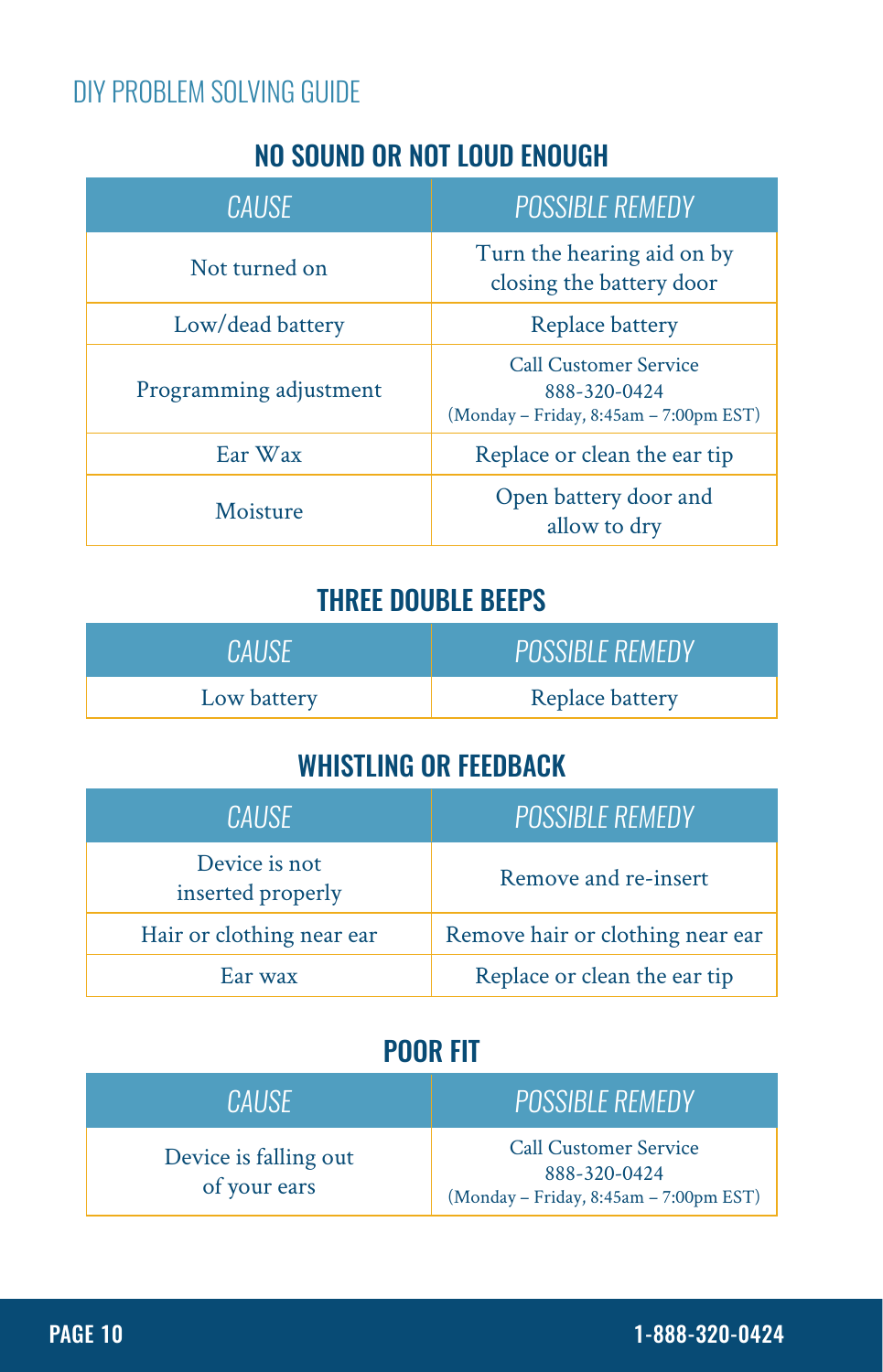# THE FINE PRINT

#### *INTENDED USE*

Clearity manufactured hearing systems are air-conduction hearing aids intended as amplification devices to compensate for impaired hearing of adults.

### *HEARING-RELATED SAFETY APPLICATIONS*

Although your hearing instrument is warranted, reflecting its design quality and reliability, fail-safe reliability is not implied. The hearing instrument should not be relied upon as a primary safety system in any application where injury or loss of life may result from failure of the hearing device to properly operate. No redundancy or back-up is available in either the power source or the individual and collective circuit functions of the instrument.

#### *IMPORTANT NOTICE FROM THE FDA FOR PROSPECTIVE HEARING AID USERS*

Good health practice requires that a person with a hearing loss have a medical evaluation by a licensed physician (preferably a physician who specializes in diseases of the ear) before purchasing a hearing aid. Licensed physicians who specialize in diseases of the ear are often referred to as otolaryngologists, otologists or otorhinolaryngologists. The purpose of medical evaluation is to assure that all medically treatable conditions that may affect hearing are identified and treated before the hearing aid is purchased.

Following the medical evaluation, the physician will give you a written statement that states that your hearing loss has been medically evaluated and that you may be considered a candidate for a hearing aid. The physician will refer you to an audiologist or a hearing aid dispenser, as appropriate, for a hearing aid evaluation.

The audiologist or hearing aid dispenser will conduct a hearing aid evaluation to assess your ability to hear with and without a hearing aid. The hearing aid evaluation will enable the audiologist or dispenser to select and fit a hearing aid to your individual needs.

If you have reservations about your ability to adapt to amplification, you should inquire about the availability of a trial-rental or purchase-option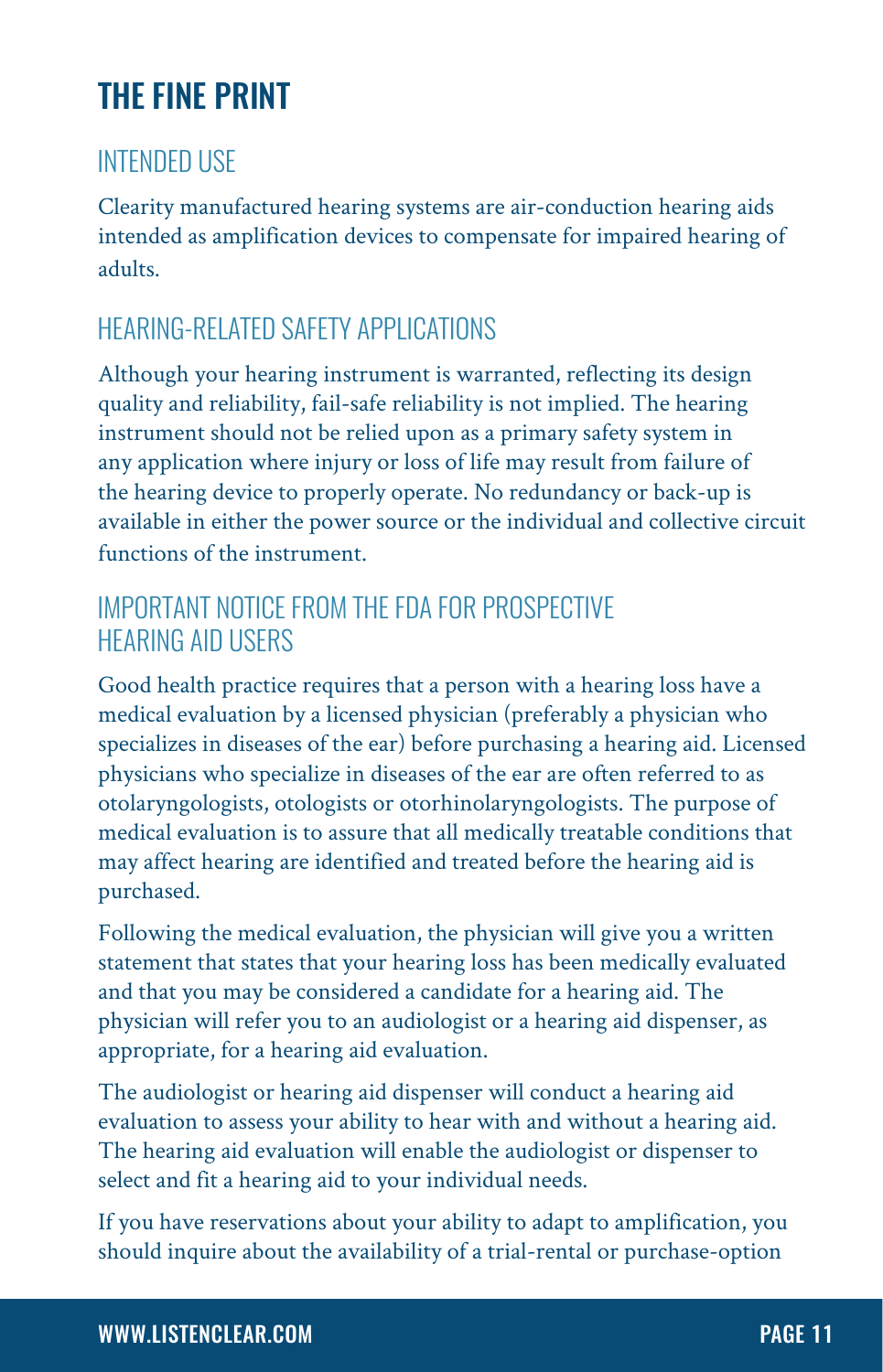program. Many hearing aid dispensers now offer programs that permit you to wear a hearing aid for a period of time for a nominal fee after which you may decide if you want to purchase the hearing aid.

Federal law restricts the sale of hearing aids to those individuals who have obtained a medical evaluation from a licensed physician. Federal law permits a fully informed adult to sign a waiver statement declining the medical evaluation for religious or personal beliefs that preclude consultation with a physician. The exercise of such a waiver is not in your best health interest and its use is strongly discouraged.

If you elect to exercise your waiver option, you should know that hearing instruments cannot restore normal hearing and will not prevent or improve a hearing impairment resulting from organic conditions. Your success with amplification depends on your hearing loss and individual experiences. In most cases, infrequent use of a hearing instrument will not allow you to obtain full benefit from it. Furthermore, the use of a hearing instrument is only part of hearing rehabilitation and may need to be supplemented by auditory training and instruction in lip reading.

#### *WARNING TO HEARING AID DISPENSERS*

A hearing aid dispenser should advise a prospective hearing aid user to consult promptly with a licensed physician (preferably an ear specialist) before dispensing a hearing aid if the hearing aid dispenser determines through inquiry, actual observation, or review of any other available information concerning the prospective user, that the prospective user has any of the following conditions:

- (i) Visible congenital or traumatic deformity of the ear.
- (ii) History of active drainage from the ear within the previous 90 days.
- (iii) History of sudden or rapidly progressive hearing loss within the previous 90 days.
- (iv) Acute or chronic dizziness.
- (v) Unilateral hearing loss of sudden or recent onset within the previous 90 days.
- (vi) Audiometric air-bone gap equal to or greater than 15 decibels at 500 hertz (Hz), 1,000 Hz, and 2,000 Hz.
- (vii) Visible evidence of significant cerumen accumulation or a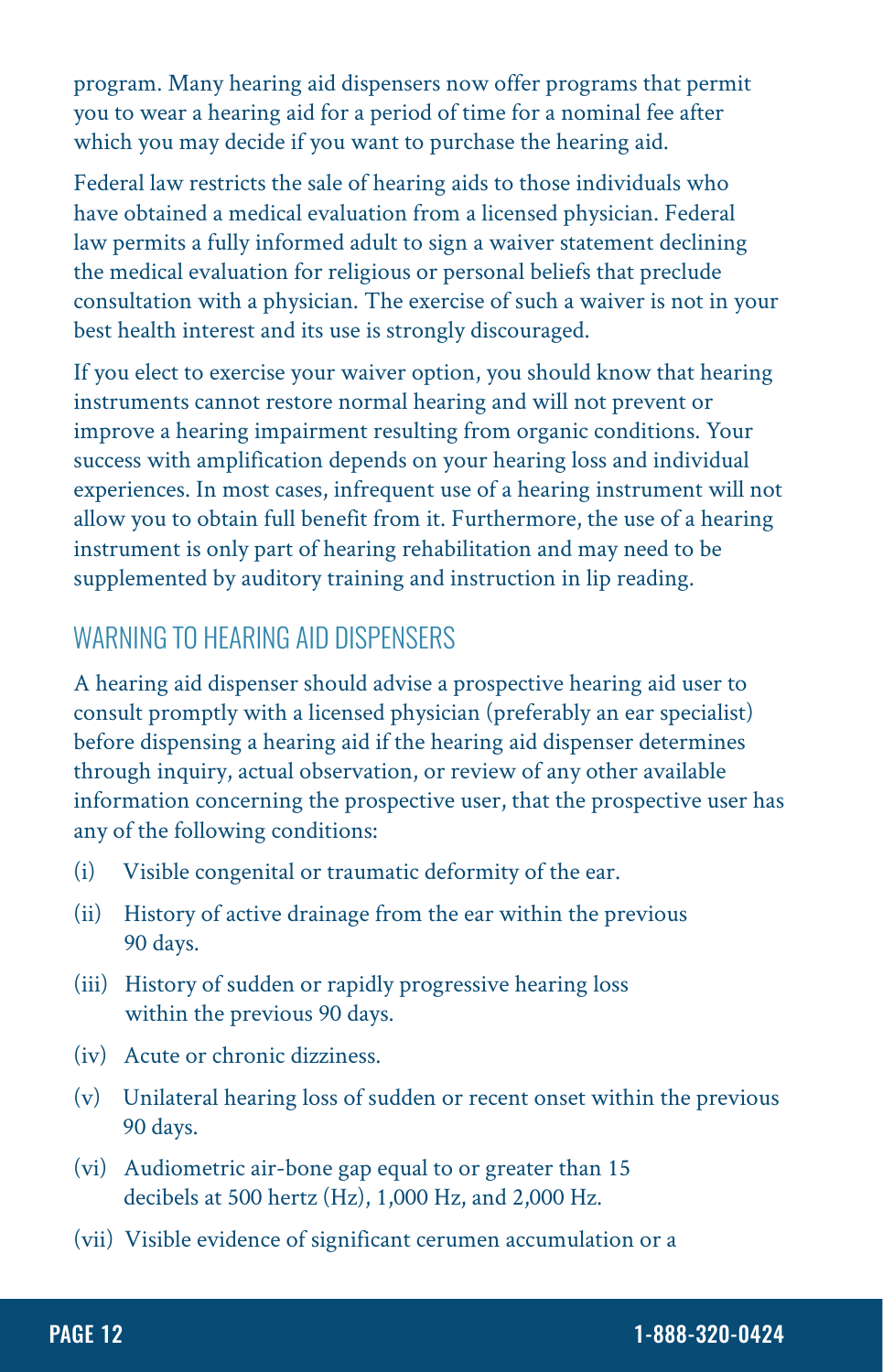foreign body in the ear canal.

(viii) Pain or discomfort in the ear.

Special care should be exercised in selecting and fitting a hearing aid whose maximum sound pressure level exceeds 132 decibels because there may be risk of impairing the remaining hearing of the hearing aid user. (This provision is required only for those hearing aids with a maximum sound pressure capability greater than 132 decibels (dB).)

#### *CHILDREN WITH HEARING LOSS*

In addition to seeing a physician for a medical evaluation, a child with a hearing loss should be directed to an audiologist for evaluation and rehabilitation since hearing loss may cause problems in language development and the educational and social growth of a child. An audiologist is qualified by training and experience to assist in the evaluation and rehabilitation of a child with a hearing loss.

#### *SERVICE AND WARRANTY*

Your sound processor and speaker link (together, "Hearing System") includes a one-year limited warranty against defects in material and workmanship. Please ask your hearing care professional about the duration. All claims must be submitted to Manufacturer WITH the merchandise and WITHIN the warranty period. Manufacturer will repair or replace any defective merchandise covered by this warranty at Manufacturer's sole discretion during the Term of the manufacturer's warranty period. All warranties are void if the merchandise (or any part thereof) has been misused, abused, tampered with, or modified in any way, or if the serial number is altered, effaced or removed, or if any unauthorized repairs have been made to the merchandise.

Additionally, this warranty will be void if the Speaker is used without an approved tip.

The ear tips used with your Hearing System are considered maintenance or service items and are excluded from the manufacturer's limited warranty.

Manufacturer shall not be liable for any special, indirect, incidental or consequential damages in connection with the use of the merchandise or for the breach of any of the obligations owed to the purchaser, or any customer of the purchaser, if any. In the event legal liability of Manufacturer is established for any cause or reason whatsoever, including,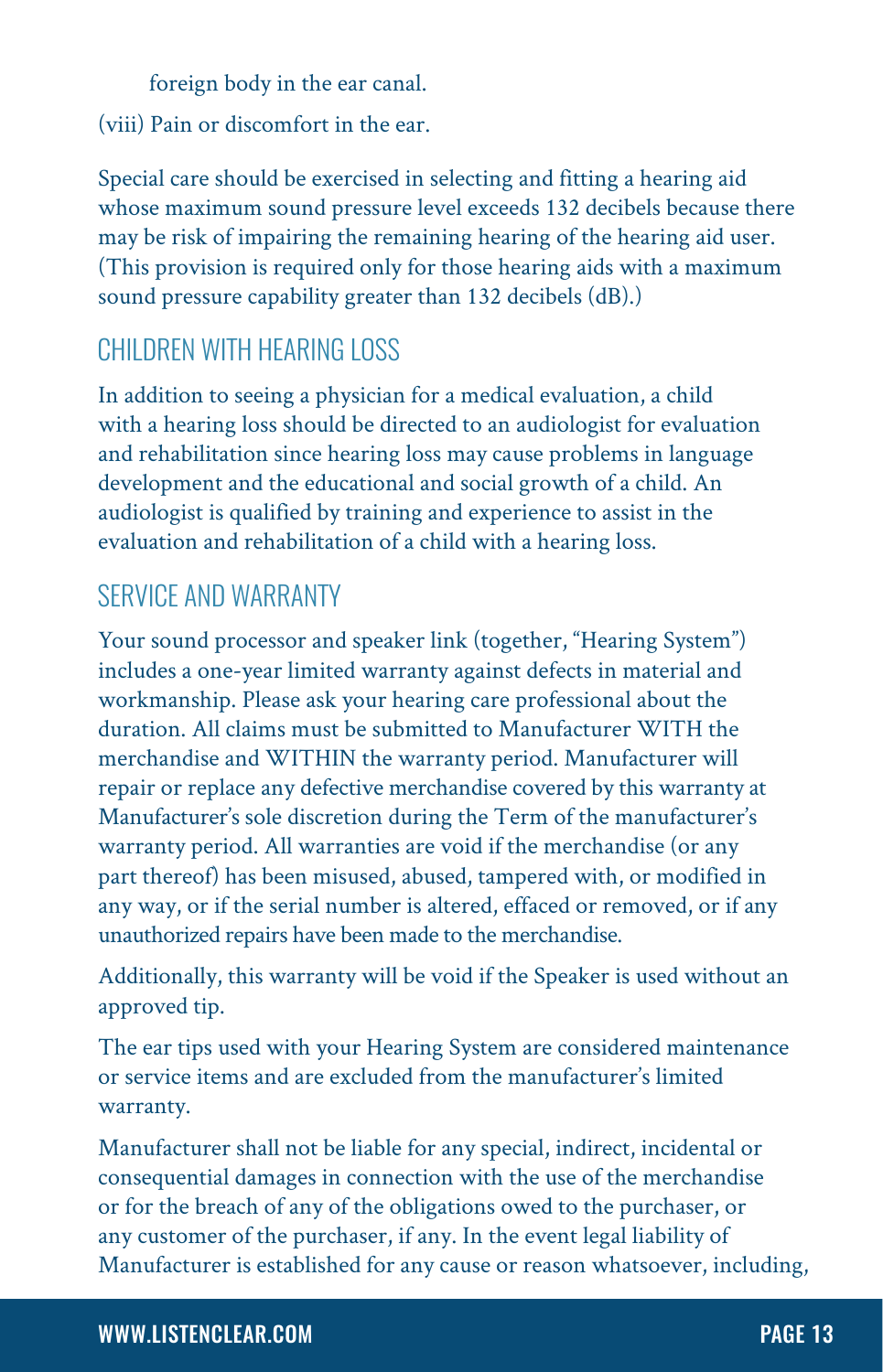without limitation for breach of warranty, the sole and exclusive liability of Manufacturer and the exclusive remedy of purchaser or any customer of the purchaser shall be the recovery of an amount not exceeding the original price charged by Manufacturer to the purchaser for the merchandise.

MANUFACTURER MAKES NO WARRANTY, EITHER EXPRESSED OR IMPLIED, THAT THE MERCHANDISE IS MERCHANTABLE OR FIT OR SUITABLE FOR ANY PARTICULAR USE OR PURPOSE. MANUFACTURER MAKES NO OTHER WARRANTY, EXPRESS OR IMPLIED, EXCEPT AS IS EXPRESSLY SET FORTH HEREIN, ALL SUCH OTHER WARRANTIES BEING HEREBY DISCLAIMED.

In the event your Hearing System needs repair, please contact ListenClear at 888-320-0424 (Monday – Friday, 8:45am – 7:00pm EST) or contact your hearing care professional.



Clearity, LLC 8408 South Delaware Ave., Tulsa, OK 74137, USA TEL: 918-301-2100



Electronic equipment - dispose according to local regulations.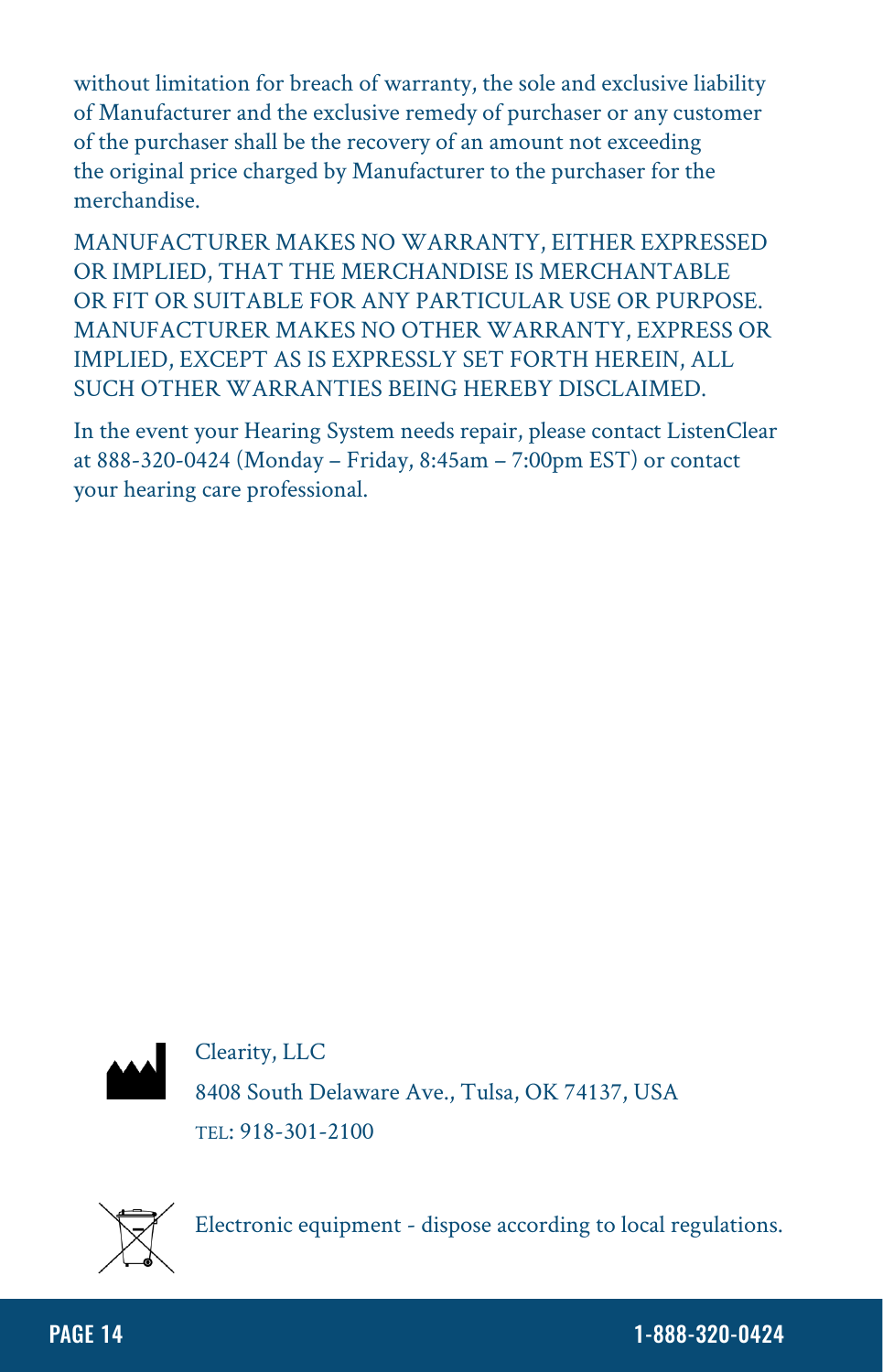# YOUR HEARING DIARY

To help you make this new change a positive experience, we recommend you keep a list of all the ups and downs of the transition to your new hearing device. Take note of the moments that are working the most, those that aren't and anything else you think would help when discussing with your doctor.

Good luck, you're about to hear a world of difference.